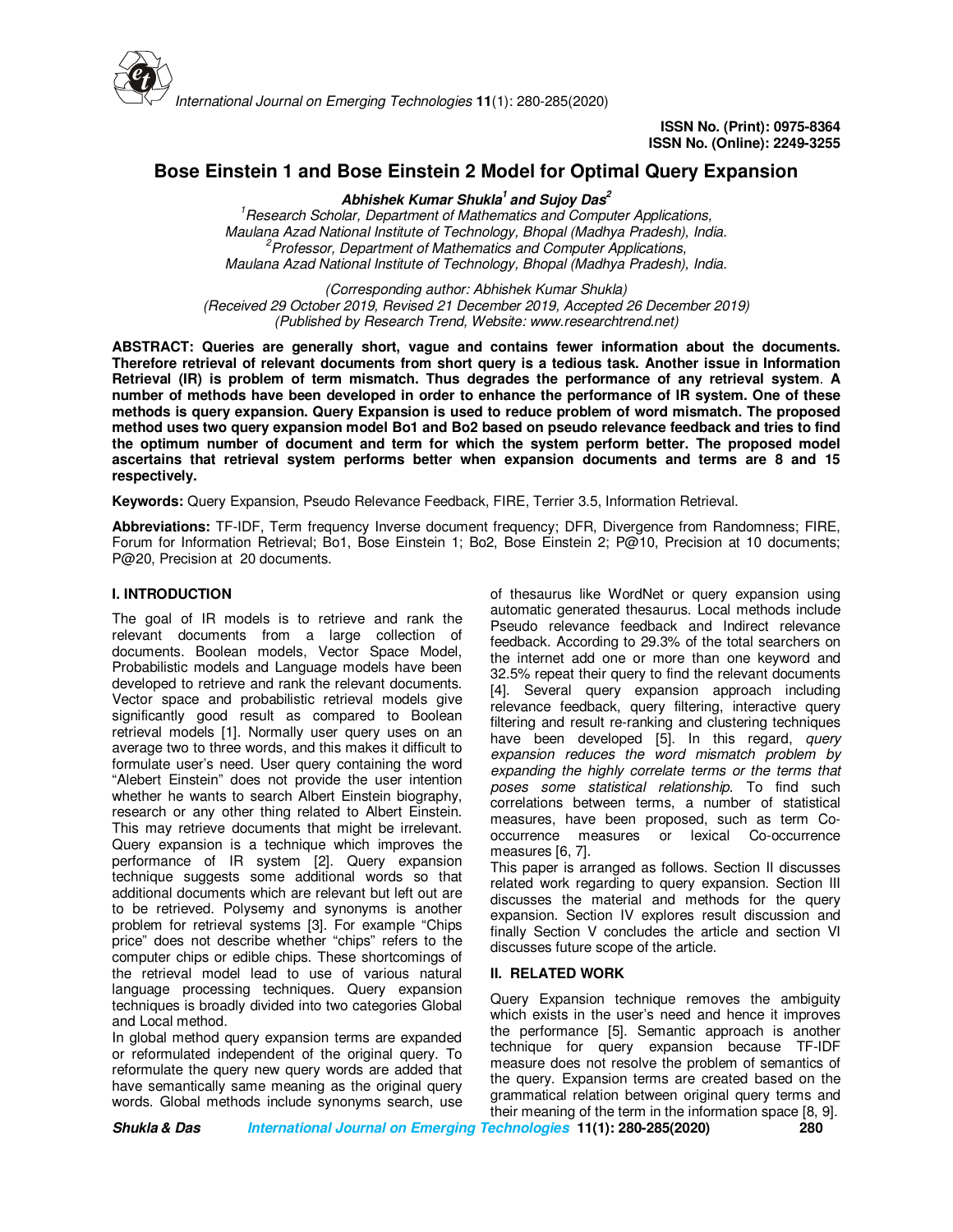WordNet is used for implementing semantic approaches [10]. Ontology is another semantic based approach which deals with domain specific knowledge [11]. Suggested ontology heredity concept to find the expansion terms by calculating the similarity between ontology and query words [12]. Alqadah and Bhatnagar (2011) data mining technique along with ontology to find the pattern on the query terms [13].

These methods suffer from vocabulary mismatch problem. To minimize the vocabulary mismatch, researcher proposed Latent Semantic Indexing (LSI) [14], Probabilistic Latent Semantic Analysis (pLSI) [15] and Latent Dirichlet Allocation(LDA) [16] method to find the semantic term of the query term to expand the original query. To compute the semantic terms Sergienko *et al.,* (2016) suggested the word embedding concept [17]. Word embedding is used in GloVe and Word2vec [18-19]. A model was proposed which process a random walk on Markov chain between the terms and the documents [20]. If two terms occurs in the same documents then they might be strongly correlated to each other [21, 22]. Shaalan *et al.,* (2012) used expectation maximization algorithm for query expansion [23]. Bai *et al.*, (2007) proposed query expansion using association rule mining [24]. Probabilistic approach used probabilistic distribution of terms in which terms with highest probability terms are considered as expansion terms [25]. Metzler and Croft proposed query expansion using multi-term concept. In this approach they used Markov Random Field model to select both multi-term and single-term concepts [26]. Dalton *et al.*, (2014) proposed a technique using entity names, aliases and categories and a number of methods of linking these entities to the query for query expansion [27].

In this paper we are trying to find the optimum value of documents and terms for query expansion using pseudo relevance feedback based on Bo1 and Bo2 model. This paper gives an empirical result based on these models which finds the optimum value that can be maximized.

#### **III. MATERIALS AND METHODS**

A number of query expansion methods have been developed to enhance the performance of the IR system. Rocchio algorithm [28] is one of the oldest method for query expansion using relevance feedback. It was developed using vector space model. This algorithm adjusts the weights of the documents. In this approach coordinates for the modified vector is adjusted either closer, or farther away, from the centroid of the document collection. The modified vector coordinates is being closer to the centroid of relevant documents if the weight is increased for relevant documents. Pseudo relevance feedback based on Bo1 [29] model is one of the stable DFR term weighting model. In Bo1 model the weight of the term "*t"* is given by

$$
we(t) = tf \cdot \log_2 \frac{1 + \varrho_n}{\varrho_n} + \log_2(1 + \varrho_n)
$$
 (1)

where  $we(t)$  is the weight of the term "t" and *tf* is the term frequency of the query in top-ranked documents.  $Q_N$  is equal to F/N, where *F* represents frequency of the query term in the collection and *N* represents the number of documents in the collection.



**Fig. 1.** Optimal Query Expansion Using Bo1 and Bo2 model.

While in Bo2 model [31] the weight of the term *"t* "is given by

$$
we(t) = -\log_2 \frac{1}{1+\lambda} - f(t|top_D) \cdot \log_2 \frac{\lambda}{1+\lambda}
$$
 (2)

where  $\lambda = Total$   $Freq.(top_D)$ .  $\frac{Freq.(t|Collection)}{Total~Freq.(Collection)}$ and top *D* is the top ranked documents for the given query. The proposed method uses these two equations based on Bo1 and Bo2 model to find the optimum value of expansion documents and terms respectively.

# **Algorithm 1 Optimal QE using Bo1 and Bo2 model**

1. Make a vector for user query as query vector.

2. Perform pre processing on the query and the document i.e. remove stop words.

3. Rank the documents containing query vector using Inverse Document Frequency model with Laplace and normalization of 2(InL2).

4. Apply Pseudo relevance feedback to extract top "*k"* ranked documents.

5. From Equation 1 and 2 use either Bo1 or Bo2 model to weight a term.

6. Expand the query by top "m" weighted terms.

7. Empirically observe the result and find optimum value of "k=d" and "m=optn".

8. Expand the query by adding "optn" number of terms using either Equation 1 or 2.

9. Return expanded query.

Optimal Query expansion using Bo1 and Bo2 model is shown in algorithm 1.

**Shukla & Das International Journal on Emerging Technologies 11(1): 280-285(2020) 281**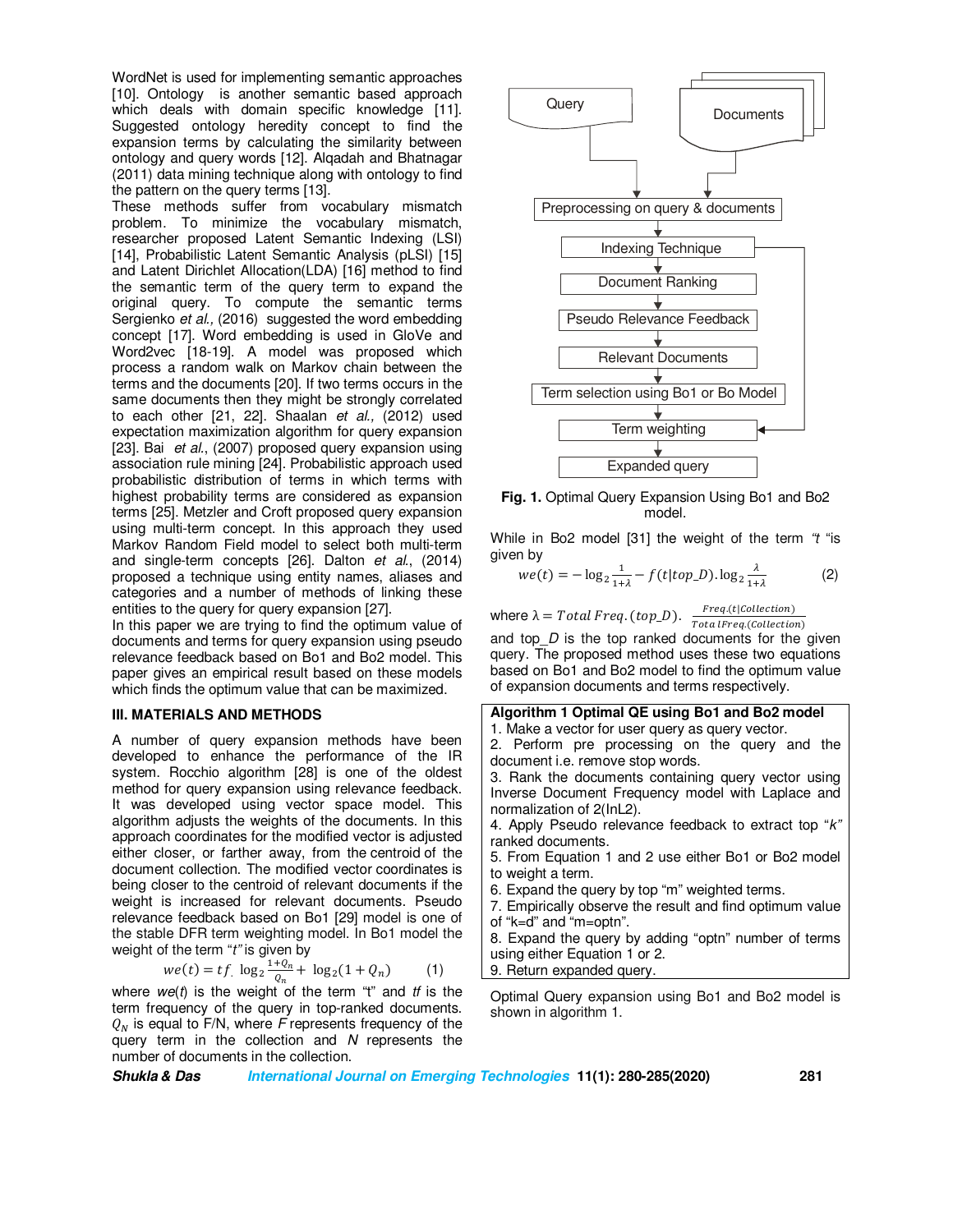#### **IV. RESULTS AND DISCUSSION**

The performance of the retrieval system can be described by precision and recall. For a given collection of documents *C* precision and recall is given by

Precision =  $\frac{|A \cap B|}{|B|}$ and Recall  $=$   $\frac{|A \cap B|}{|A|}$ 

where  $A \subseteq C$  and  $B \subseteq C$  are the collection of retrieved documents and is collection of relevant documents respectively. Whereas mean average precision(MAP) is given by

 $MAP = \frac{1}{|Q|} \sum_{j=1}^{|Q|} \frac{1}{l_j}$  $l_i$  $\frac{|Q|}{j=1} \frac{1}{l_i} \sum_{k=1}^{l_j} \text{Precision}(R_{jk})$  $k=1$ 

where  $(d_1, d_2, d_3, \ldots, d_{l_j})$  is the set of relevant documents for any given query  $q_i \in Q$  and R<sub>ik</sub> is the collection of ranked retrieval results from the top result. |Q| indicates total available queries. The experiment has been performed on Forum for Information Retrieval Evaluation (FIRE) collection [30] English dataset *using*  Terrier 3.5 search engine. Terrier provides indexing, retrieval and evaluation on English and other language documents. The experiment has been performed on 50 queries. The topic file contains the following tag format <topics> <top>

<num>26</num>

<title>Singur land dispute</title>

<desc>The land acquisition policies of the Left parties in Singur and the protest of Bhumi Ucched Protidrodh Committee against this policy.</desc>

<narr>Relevant documents should contain information regarding the acquisition of agricultural land for industrial growth in Singur, the territorial battle between the Left Parties an opposition parties ,the brutal killing of the innocent people and the protests and the criticism by people from different sections of society.</narr> </top></topics>

In FIRE Collection Terrier processed the queries by Short queries (title only) and Long queries (title, description and narration). We have performed the experiment for Short and Long queries. In this experiment we have fixed the number of expansion terms at 10 and 15 and by varying number of top "k" documents at 3, 5, 8, 10, 50 and 100. The following tables show the performance of the system when query expansion is applied by using 10 terms and 15 terms on short and long queries. After analyzing the tables we observe that system performs well when expansion documents and expansion terms are 8 and 15 respectively in both Bo1 and Bo2 model. But Table 7 shows that system performs better when we processed the query using title field only i.e. on short query compared to the long query(title, description and narration). From Table 7 it is cleared that mean average precision for short queries is 0.5657 compared to long queries 0.5640 shown in Table 8. Bo2 model outperforms for short queries over long queries when we fix expansion documents and expansion terms to 8 and 15 respectively. But from Table 3 and 4 it is cleared that in case of Bo1 model long queries performs better than short queries when documents are 8 and expansion terms are 15. If we compare the result in Bo1 model and Bo2 model then we conclude that for short queries Bo2 model performs better than Bo1 model but for long queries Bo1 model perform better than Bo2 model in case(D=8 and T=15).If overall comparison is made then we find that Bo2 model better performs for short queries than Bo1 model for short queries and long queries.

Hence from the above discussion we can say that for this dataset optimum value of documents and expansion terms are 8 and 15 respectively for both Bo1 and Bo2 model.

**Performance of QE using Bo1 on Short Queries when Expansion Term=10 Exp.d=3 Exp.d=5 Exp.d=8 Exp.d=10 Exp.d=50 Exp.d=100 No. of Queries(N) 50 50** 50 50 50 50 50 50 50 Retrieved | 50,000 | 50,000 | 50,000 | 50,000 | 50,000 | 50,000 Relevant 3779 3779 3779 3779 3779 3779 Relevant<br>Retrieved 1.0.0.0.0.1.<br>Retrieved 3530 3536 3538 3535 3540 3536 MAP | 0.5566 | 0.5549 | 0.5573 | 0.5537 | 0.5288 | 0.5180 R Precision | 0.5429 | 0.5449 | 0.5425 | 0.5357 | 0.5124 | 0.5080 P@10 | 0.7300 | 0.7280 | 0.7120 | 0.7220 | 0.6880 | 0.6760 P@20 | 0.6790 | 0.6750 | 0.6740 | 0.6690 | 0.6520 | 0.6390

# **Table 1: QE Using Bo1 on Short query when Expansion term = 10.**

**Table 2: QE Using Bo1 on Long query when Expansion term = 10.** 

| Performance of QE using Bo1 on Long Queries when Expansion Term=10 |           |           |             |            |              |             |  |  |
|--------------------------------------------------------------------|-----------|-----------|-------------|------------|--------------|-------------|--|--|
|                                                                    | $Exp.d=3$ | $Exp.d=5$ | $Exp.d = 8$ | $Exp.d=10$ | $Exp.d = 50$ | $Exp.d=100$ |  |  |
| No. of Queries(N)                                                  | 50        | 50        | 50          | 50         | 50           | 50          |  |  |
| Retrieved                                                          | 50.000    | 50.000    | 50,000      | 50,000     | 50,000       | 50,000      |  |  |
| Relevant                                                           | 3779      | 3779      | 3779        | 3779       | 3779         | 3779        |  |  |
| <b>Relevant Retrieved</b>                                          | 3560      | 3564      | 3579        | 3578       | 3584         | 3574        |  |  |
| <b>MAP</b>                                                         | 0.5333    | 0.5474    | 0.5557      | 0.5550     | 0.5326       | 0.5100      |  |  |
| R Precision                                                        | 0.5221    | 0.5310    | 0.5349      | 0.5355     | 0.5187       | 0.4991      |  |  |
| P@10                                                               | 0.7400    | 0.7420    | 0.7560      | 0.7520     | 0.7320       | 0.7100      |  |  |
| P@20                                                               | 0.6700    | 0.6910    | 0.7000      | 0.6880     | 0.6700       | 0.6480      |  |  |

**Shukla & Das International Journal on Emerging Technologies 11(1): 280-285(2020) 282**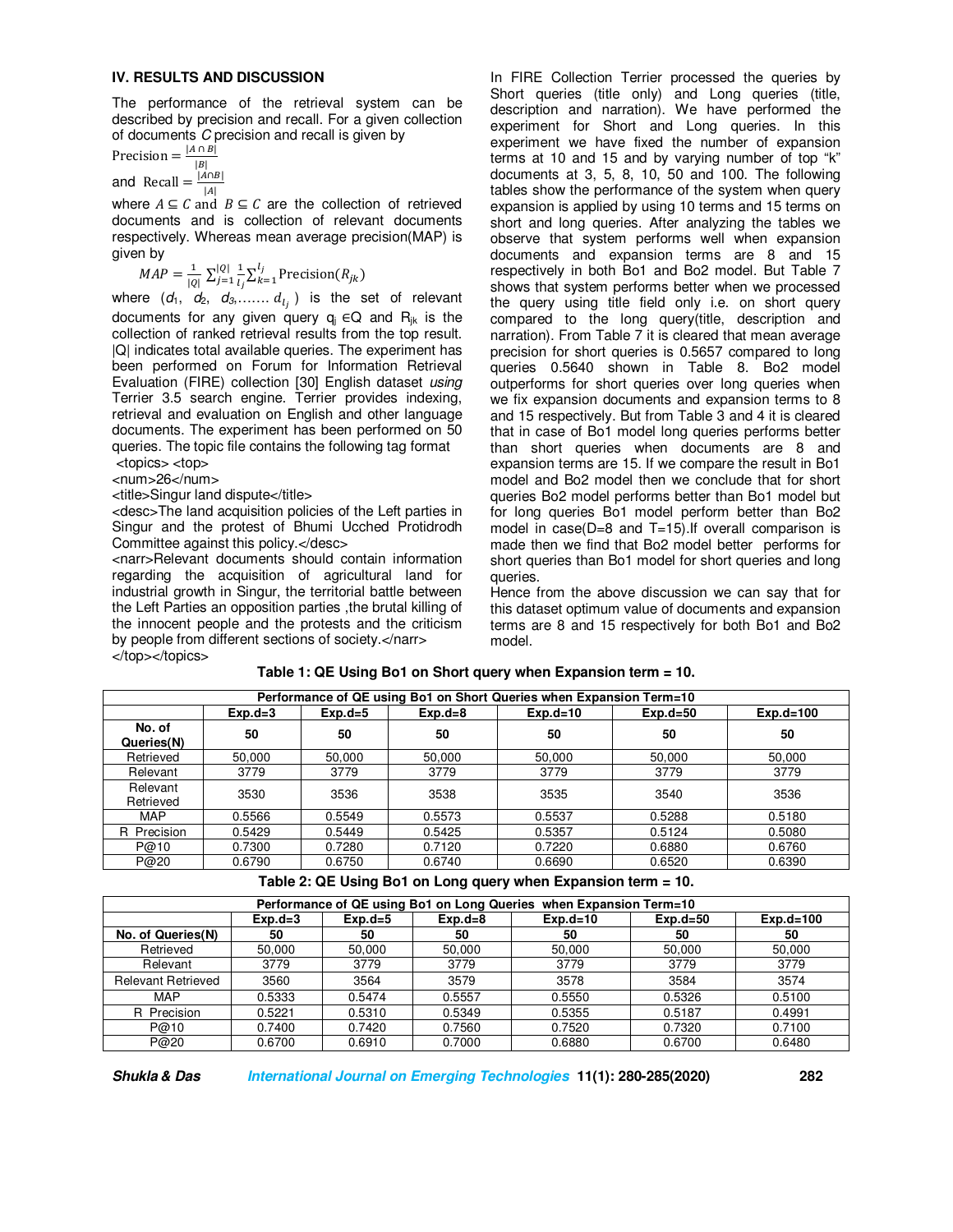| Performance of QE using Bo1 on Short Queries when Expansion Term=15 |           |           |             |            |              |             |  |  |
|---------------------------------------------------------------------|-----------|-----------|-------------|------------|--------------|-------------|--|--|
|                                                                     | $Exp.d=3$ | $Exp.d=5$ | $Exp.d = 8$ | $Exp.d=10$ | $Exp.d = 50$ | $Exp.d=100$ |  |  |
| No. of Queries(N)                                                   | 50        | 50        | 50          | 50         | 50           | 50          |  |  |
| Retrieved                                                           | 50,000    | 50.000    | 50,000      | 50.000     | 50,000       | 50,000      |  |  |
| Relevant                                                            | 3779      | 3779      | 3779        | 3779       | 3779         | 3779        |  |  |
| <b>Relevant Retrieved</b>                                           | 3539      | 3542      | 3543        | 3547       | 3556         | 3544        |  |  |
| <b>MAP</b>                                                          | 0.5603    | 0.5638    | 0.5619      | 0.5586     | 0.5319       | 0.5195      |  |  |
| R Precision                                                         | 0.5455    | 0.5472    | 0.5442      | 0.5395     | 0.5154       | 0.5067      |  |  |
| P@10                                                                | 0.7240    | 0.7320    | 0.7200      | 0.7240     | 0.6820       | 0.6720      |  |  |
| P@20                                                                | 0.6850    | 0.6830    | 0.6800      | 0.6660     | 0.6510       | 0.6420      |  |  |

**Table 3: QE Using Bo1 on Short query when Expansion term = 15.** 

**Table 4: QE Using Bo1 on Long query when Expansion term = 15.** 

| Performance of QE using Bo1 on Long Queries when Expansion Term=15 |           |           |             |            |              |             |  |  |
|--------------------------------------------------------------------|-----------|-----------|-------------|------------|--------------|-------------|--|--|
|                                                                    | $Exp.d=3$ | $Exp.d=5$ | $Exp.d = 8$ | $Exp.d=10$ | $Exp.d = 50$ | $Exp.d=100$ |  |  |
| No. of Queries(N)                                                  | 50        | 50        | 50          | 50         | 50           | 50          |  |  |
| Retrieved                                                          | 50,000    | 50.000    | 50,000      | 50.000     | 50,000       | 50,000      |  |  |
| Relevant                                                           | 3779      | 3779      | 3779        | 3779       | 3779         | 3779        |  |  |
| <b>Relevant Retrieved</b>                                          | 3560      | 3564      | 3579        | 3579       | 3586         | 3575        |  |  |
| MAP                                                                | 0.5335    | 0.5474    | 0.5558      | 0.5554     | 0.5330       | 0.5102      |  |  |
| R Precision                                                        | 0.5230    | 0.5309    | 0.5357      | 0.5354     | 0.5186       | 0.4989      |  |  |
| P@10                                                               | 0.7400    | 0.7420    | 0.7540      | 0.7520     | 0.7300       | 0.7120      |  |  |
| P@20                                                               | 0.6710    | 0.6910    | 0.6990      | 0.6880     | 0.6700       | 0.6480      |  |  |

**Table 5: QE Using Bo2 on Short query when Expansion term = 10.** 

| Performance of QE using Bo2 on Short Queries when Expansion Term=10 |           |           |             |            |              |             |  |
|---------------------------------------------------------------------|-----------|-----------|-------------|------------|--------------|-------------|--|
|                                                                     | $Exp.d=3$ | $Exp.d=5$ | $Exp.d = 8$ | $Exp.d=10$ | $Exp.d = 50$ | $Exp.d=100$ |  |
| No. of Queries(N)                                                   | 50        | 50        | 50          | 50         | 50           | 50          |  |
| Retrieved                                                           | 50.000    | 50.000    | 50.000      | 50,000     | 50.000       | 50.000      |  |
| Relevant                                                            | 3779      | 3779      | 3779        | 3779       | 3779         | 3779        |  |
| Relevant<br>Retrieved                                               | 3563      | 3567      | 3564        | 3557       | 3543         | 3520        |  |
| <b>MAP</b>                                                          | 0.5546    | 0.5497    | 0.5603      | 0.5594     | 0.5262       | 0.4925      |  |
| R Precision                                                         | 0.5407    | 0.5351    | 0.5467      | 0.5413     | 0.5128       | 0.4825      |  |
| P@10                                                                | 0.7200    | 0.7360    | 0.7360      | 0.7400     | 0.6940       | 0.6640      |  |
| P@20                                                                | 0.6690    | 0.6690    | 0.6710      | 0.6680     | 0.6510       | 0.6090      |  |

**Table 6: QE Using Bo2 on Long query when Expansion term = 10.** 

| Performance of QE using Bo2 on Long Queries when Expansion Term=10 |           |                                                                       |        |        |        |        |  |  |  |
|--------------------------------------------------------------------|-----------|-----------------------------------------------------------------------|--------|--------|--------|--------|--|--|--|
|                                                                    | $Exp.d=3$ | $Exp.d=10$<br>$Exp.d=100$<br>$Exp.d = 8$<br>$Exp.d = 50$<br>$Exp.d=5$ |        |        |        |        |  |  |  |
| No. of Queries(N)                                                  | 50        | 50                                                                    | 50     | 50     | 50     | 50     |  |  |  |
| Retrieved                                                          | 50.000    | 50,000                                                                | 50,000 | 50,000 | 50,000 | 50,000 |  |  |  |
| Relevant                                                           | 3779      | 3779                                                                  | 3779   | 3779   | 3779   | 3779   |  |  |  |
| Relevant<br>Retrieved                                              | 3583      | 3583                                                                  | 3593   | 3602   | 3576   | 3539   |  |  |  |
| MAP                                                                | 0.5420    | 0.5564                                                                | 0.5632 | 0.5572 | 0.5251 | 0.4901 |  |  |  |
| R Precision                                                        | 0.5285    | 0.5382                                                                | 0.5414 | 0.5394 | 0.5136 | 0.5811 |  |  |  |
| P@10                                                               | 0.7360    | 0.7400                                                                | 0.7520 | 0.7360 | 0.7160 | 0.7000 |  |  |  |
| P@20                                                               | 0.6810    | 0.6940                                                                | 0.6960 | 0.6900 | 0.6630 | 0.6390 |  |  |  |

# **Table 7: QE Using Bo2 on Short query when Expansion term = 15.**

| Performance of QE using Bo2 on Short Queries when Expansion Term=15 |           |           |             |            |              |             |  |  |
|---------------------------------------------------------------------|-----------|-----------|-------------|------------|--------------|-------------|--|--|
|                                                                     | $Exp.d=3$ | $Exp.d=5$ | $Exp.d = 8$ | $Exp.d=10$ | $Exp.d = 50$ | $Exp.d=100$ |  |  |
| No. of Queries(N)                                                   | 50        | 50        | 50          | 50         | 50           | 50          |  |  |
| Retrieved                                                           | 50.000    | 50.000    | 50,000      | 50,000     | 50,000       | 50,000      |  |  |
| Relevant                                                            | 3779      | 3779      | 3779        | 3779       | 3779         | 3779        |  |  |
| Relevant<br>Retrieved                                               | 3563      | 3571      | 3573        | 3569       | 3560         | 3524        |  |  |
| MAP                                                                 | 0.5613    | 0.5594    | 0.5657      | 0.5644     | 0.5286       | 0.5020      |  |  |
| R Precision                                                         | 0.5463    | 0.5450    | 0.5502      | 0.5463     | 0.5073       | 0.4852      |  |  |
| P@10                                                                | 0.7280    | 0.7360    | 0.7320      | 0.7360     | 0.7180       | 0.6580      |  |  |
| P@20                                                                | 0.6710    | 0.6790    | 0.6700      | 0.6750     | 0.6500       | 0.6120      |  |  |

**Shukla & Das International Journal on Emerging Technologies 11(1): 280-285(2020) 283**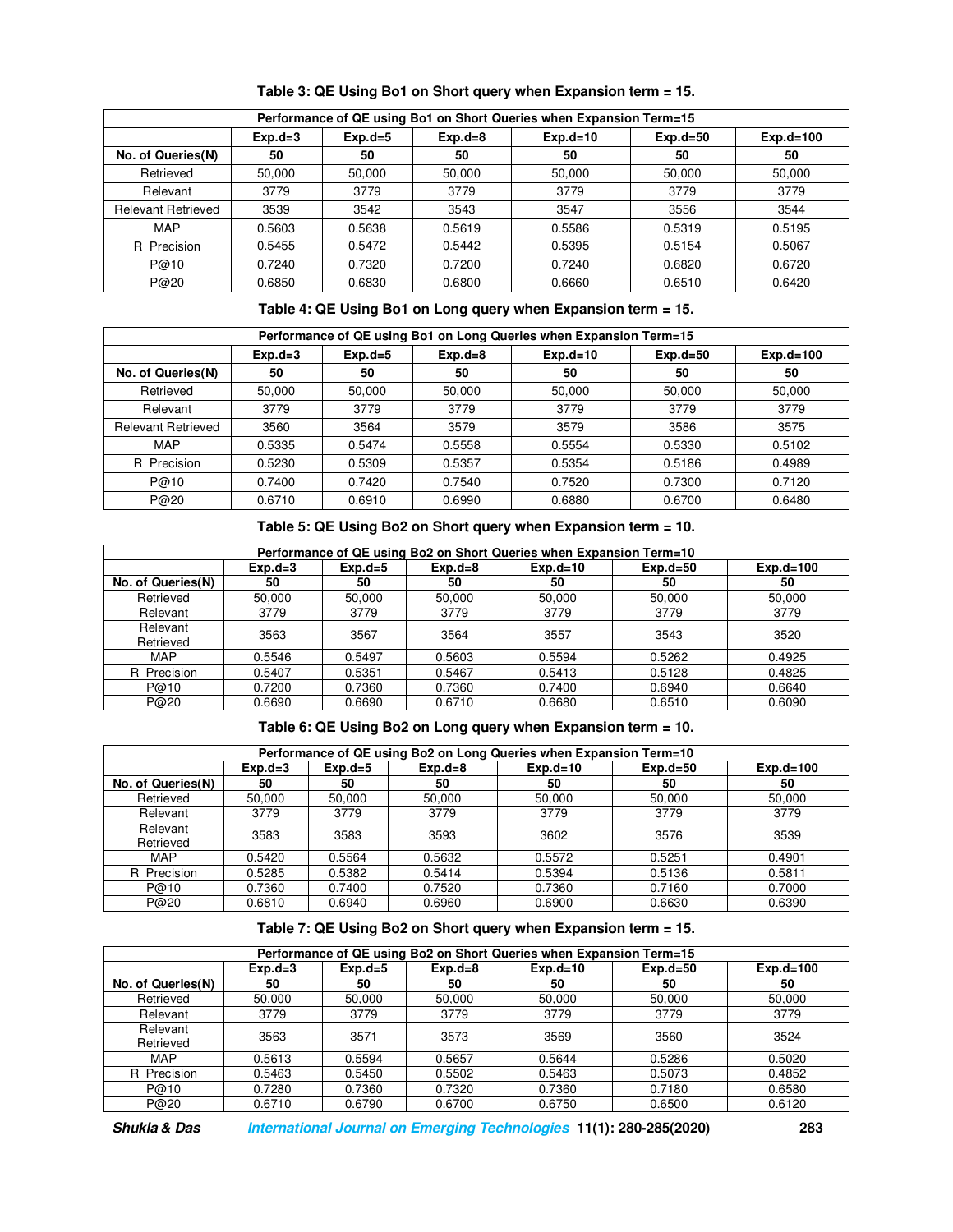| Performance of QE using Bo2 on Long Queries when Expansion Term=15 |           |           |             |            |              |             |  |  |
|--------------------------------------------------------------------|-----------|-----------|-------------|------------|--------------|-------------|--|--|
|                                                                    | $Exp.d=3$ | $Exp.d=5$ | $Exp.d = 8$ | $Exp.d=10$ | $Exp.d = 50$ | $Exp.d=100$ |  |  |
| No. of Queries(N)                                                  | 50        | 50        | 50          | 50         | 50           | 50          |  |  |
| Retrieved                                                          | 50.000    | 50,000    | 50,000      | 50,000     | 50.000       | 50.000      |  |  |
| Relevant                                                           | 3779      | 3779      | 3779        | 3779       | 3779         | 3779        |  |  |
| Relevant<br>Retrieved                                              | 3582      | 3583      | 3594        | 3602       | 3575         | 3540        |  |  |
| <b>MAP</b>                                                         | 0.5416    | 0.5571    | 0.5640      | 0.5579     | 0.5244       | 0.4906      |  |  |
| R Precision                                                        | 0.5280    | 0.5386    | 0.5412      | 0.5407     | 0.5138       | 0.4826      |  |  |
| P@10                                                               | 0.7360    | 0.7400    | 0.7540      | 0.7340     | 0.7180       | 0.7000      |  |  |
| P@20                                                               | 0.6810    | 0.6950    | 0.6970      | 0.6900     | 0.6610       | 0.6380      |  |  |

**Table 8: QE Using Bo2 on Long query when Expansion term =15.** 

# **V. CONCLUSION**

This paper explores query expansion techniques. We have tried to find the value of documents and terms respectively for which system performs well on this dataset. It is observed that Bo1 model and Bo2 model performs better when documents and expansion terms are 8 and 15 respectively. The mean average precision was 0.5657 in the case of Bo2 model when queries were processed using title field only and documents and terms were 8 and 15 respectively. Empirical results show that optimum number of query expansion documents and terms for both Bo1 and Bo2 model is 8 and 15 respectively for the dataset in study. However this value might be varied for other dataset.

# **VI. FUTURE SCOPE**

In future we will try to implement query expansion technique using various machine learning techniques.

# **ACKNOWLEDGEMENTS**

The authors sincerely thank FIRE for providing test collections relevance judgment files. The authors would also like to thank the Terrier team for the Terrier Retrieval Engine which was used for indexing, retrieval and evaluation of the experiments on English language. One of author is pursing Doctoral program from Department of Mathematics and Computer Applications Maulana Azad National Institute of Technology, Bhopal India as Full time research Scholar. He expresses his sincere gratitude toward the institute for giving opportunity and required facility to pursue his Doctoral program from the institute.

#### **Conflict of Interest:** Nil.

# **REFERENCES**

[1]. Turtle, H. R., & Croft, W. B. (1992). A comparison of text retrieval models. *The computer journal, 35*(3), 279- 290.

[2]. Ooi, J., Ma, X., Qin, H., & Liew, S. C. (2015). A survey of query expansion, query suggestion and query refinement techniques. In *2015 4th International Conference on Software Engineering and Computer Systems (ICSECS)* (pp. 112-117). IEEE.

[3]. Carpineto, C., & Romano, G. (2012). A survey of automatic query expansion in information retrieval. *Acm Computing Surveys (CSUR)*, *44*(1), 1-50.

[4]. Spink, A., Wolfram, D., Jansen, M. B., & Saracevic, T. (2001). Searching the web: The public and their queries. *Journal of the American Society for Information Science and Technology*, *52*(3), 226-234.

[5]. Robertson, S. E., & Jones, K. S. (1976). Relevance weighting of search terms. *Journal of the American Society for Information science*, *27*(3), 129-146.

[6]. Qiu, Y., & Frei, H. P. (1993). Concept based query expansion. In *Proceedings of the 16th annual international ACM SIGIR conference on Research and development in information retrieval* (pp. 160-169).

[7]. Voorhees, E. M. (1994). Query expansion using lexical-semantic relations. In *SIGIR'94* (pp. 61-69). Springer, London.

[8]. Kassim, J. M., & Rahmany, M. (2009). Introduction to semantic search engine. In *2009 International Conference on Electrical Engineering and Informatics*, *2*, 380-386. IEEE.

[9]. Punyakanok, V., Roth, D., & Yih, W. T. (2008). The importance of syntactic parsing and inference in semantic role labeling. *Computational Linguistics*, *34*(2), 257-287.

[10]. Yokoyama, A., & Klyuev, V. (2010). Search Engine Query Expansion Using Japanese WordNet. In *2010 3rd International Conference on Human-Centric Computing* (pp. 1-5). IEEE.

[11]. Fensel, D., Van Harmelen, F., Horrocks, I., McGuinness, D. L., & Patel-Schneider, P. F. (2001). OIL: An ontology infrastructure for the semantic web. *IEEE intelligent systems*, *16*(2), 38-45.

[12]. Bhogal, J., MacFarlane, A., & Smith, P. (2007). A review of ontology based query expansion. *Information processing & management*, *43*(4), 866-886.

[13]. Alqadah, F., & Bhatnagar, R. (2011). Similarity measures in formal concept analysis. *Annals of Mathematics and Artificial Intelligence*, *61*(3), 245-256.

[14]. Deerwester, S., Dumais, S. T., Furnas, G. W., Landauer, T. K., & Harshman, R. (1990). Indexing by latent semantic analysis. *Journal of the American society for information science*, *41*(6), 391-407.

[15]. Hofmann, T. (2013). Probabilistic latent semantic analysis, 289-296.

[16]. Blei, D. M., Ng, A. Y., & Jordan, M. I. (2003). Latent dirichlet allocation. *Journal of machine Learning research*, *3*, 993-1022.

[17]. Sergienko, R., Gasanova, T., Semenkin, E., & Minker, W. (2016). Collectives of Term Weighting Methods for Natural Language Call Routing. In *Informatics in Control, Automation and Robotics* (pp. 99-110). Springer, Cham.

[18]. Mikolov, T., Sutskever, I., Chen, K., Corrado, G. S., & Dean, J. (2013). Distributed representations of words and phrases and their compositionality. In *Advances in neural information processing systems*, 3111-3119.